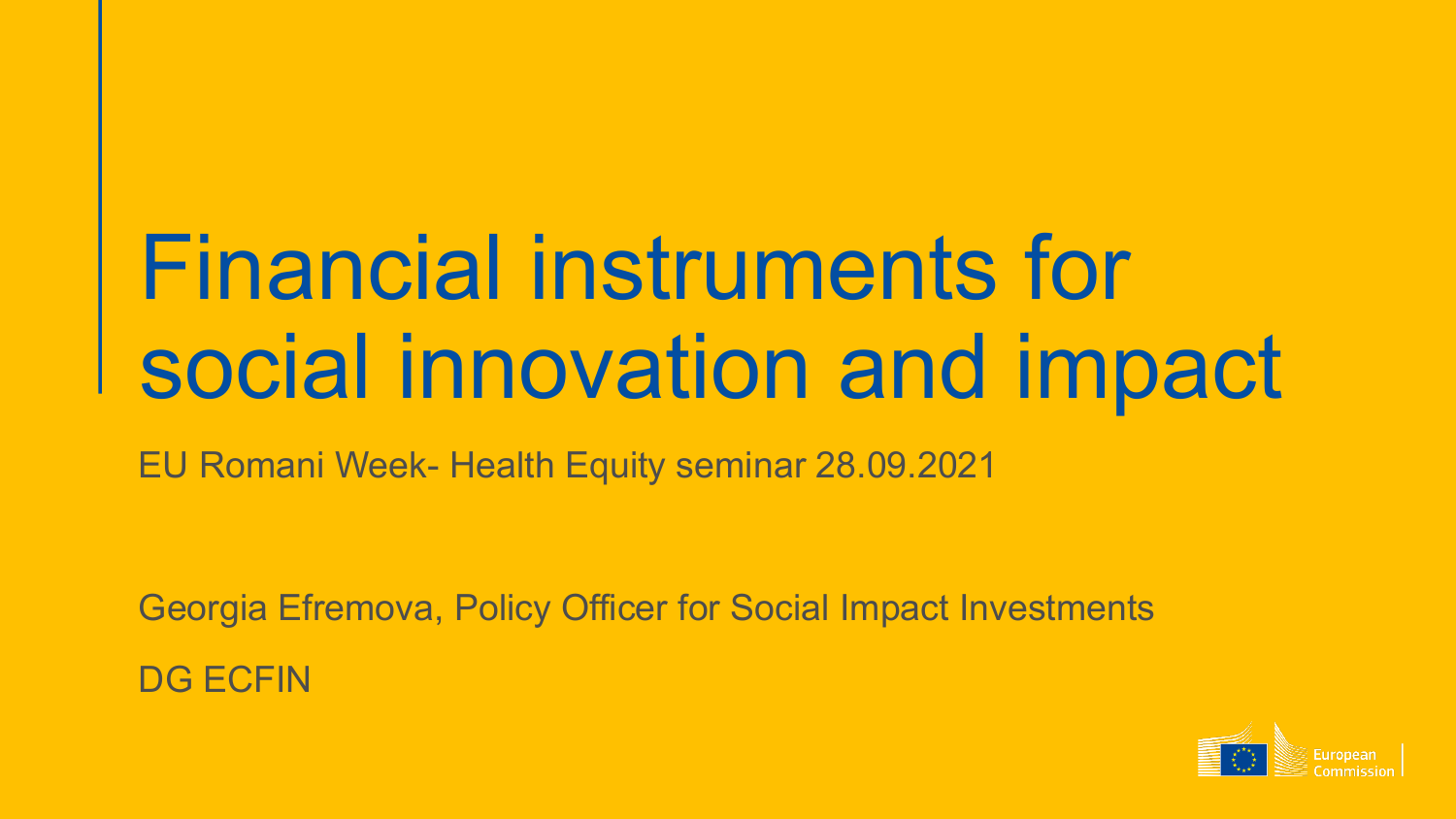### Investing for impact in Health

- The role of financial instruments market-based policy tools mobilizing *private* finance, and complementarity to EU grant programmes
	- **working with Financial Intermediaries**
	- part of Public long-term investment strategies
- Helping to meet the complex needs of the health sector
	- Infrastructure hospitals, primary and community care
	- Innovative technologies digital tools, data collection/sharing
	- Human capital patient empowerment, health workers training
	- **New services and products, medical devices**

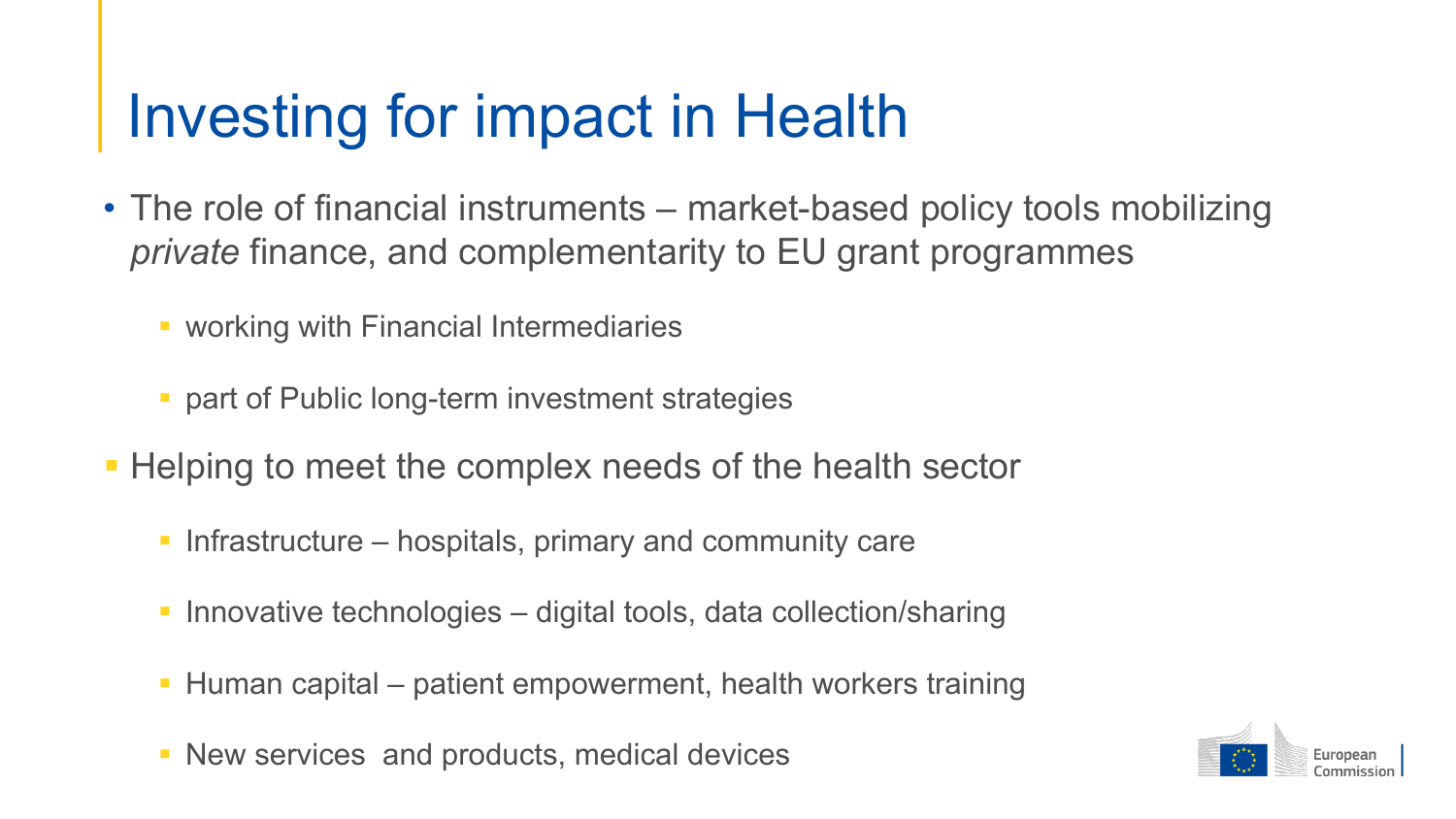### EU Social Finance tools

- SOC as part of EU integrated investment toolbox
	- **Microfinance facilities-** self-empowerment through entrepreneurship
	- **Social enterprise finance** new business models and social innovation support
	- **Social Impact Partnerships** and **Social Outcomes Contracting**– new way of organising partnerships between the public sector and the social economy
		- additional & flexible funding for social organisations
		- **Preventative focus and effective long term solutions**
		- Innovation and cross-sectoral collaboration
- **Growing interest in deploying SOC** to address public challenges across Europe:
	- **navigating and orchestrating** internal change management processes of government.



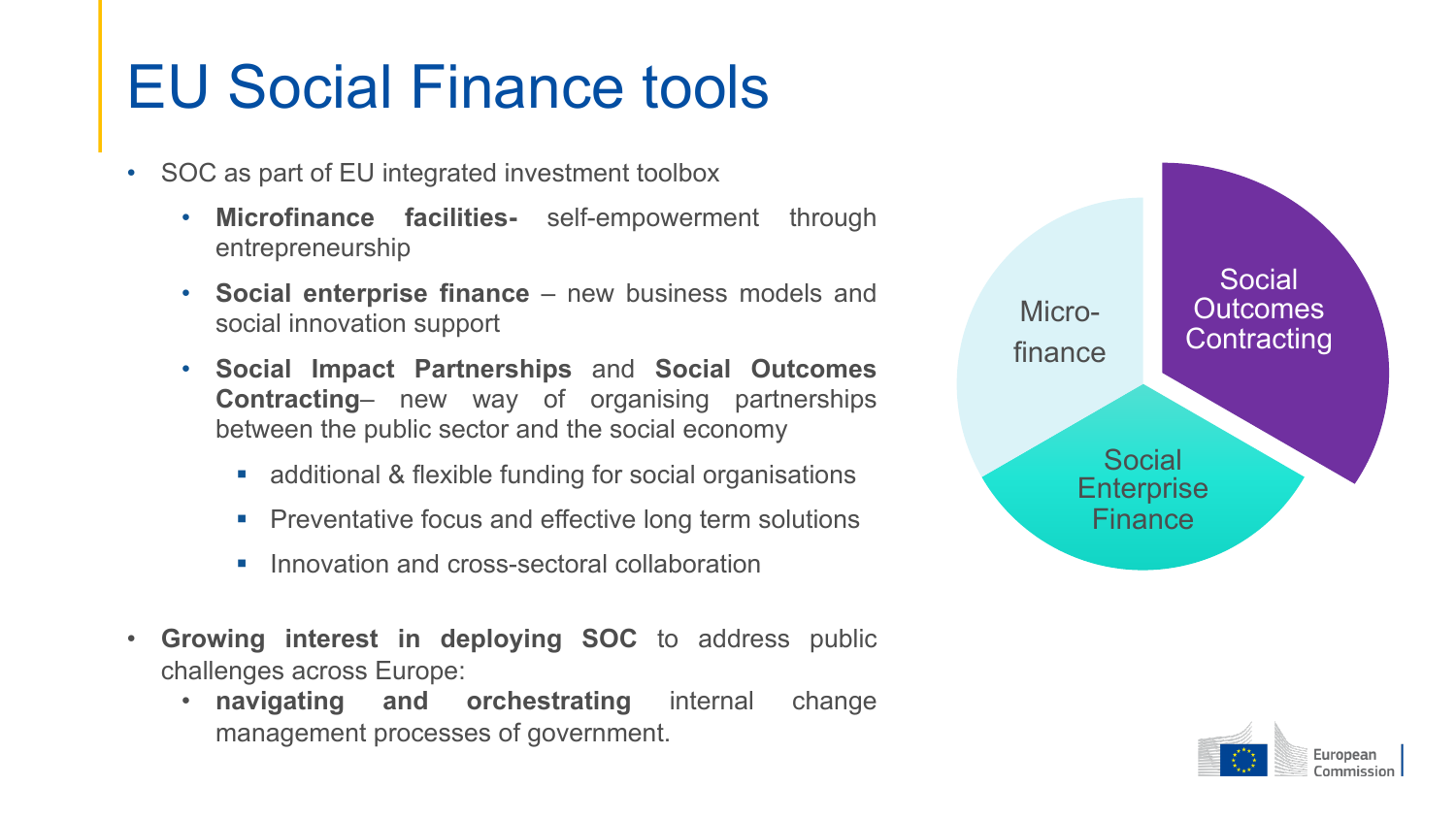## InvestEU Programme (2021-2027)

#### **InvestEU Fund:**

- Single fund bringing together the many different EU-level financial instruments, provisioned at 40%
- EUR **26.2 bn** EU budgetary guarantee (EU compartment)
- Mobilise **EUR 370** billion in additional investment across Europe, of which 30% to contribute to climate objectives
- Strategic EU investment under four thematic policy windows
- 75% implemented by the EIB Group, 25% by other Implementing Partners

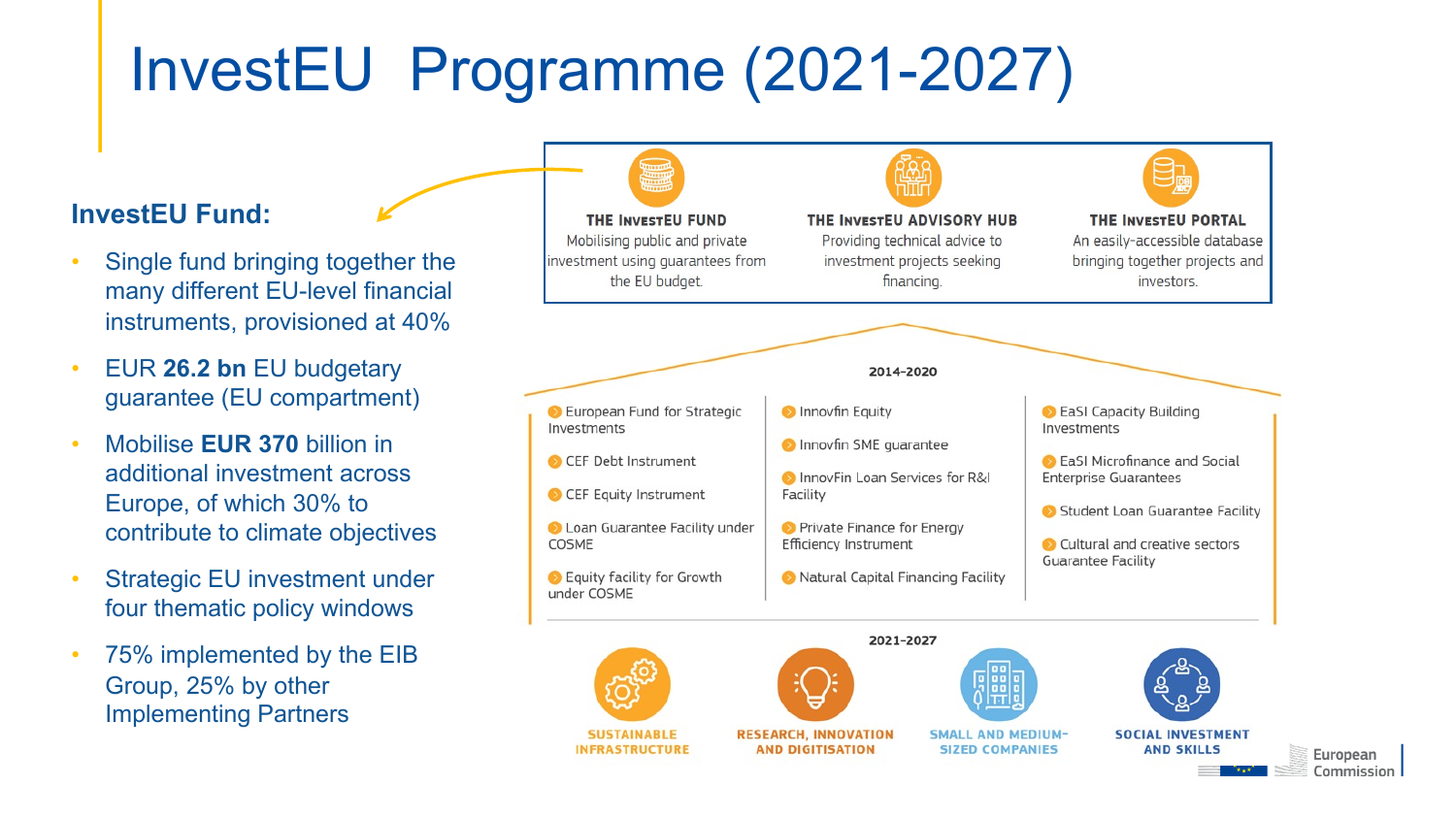# Social investment and skills window (SISW)



Commission

\* Includes education infrastructure and health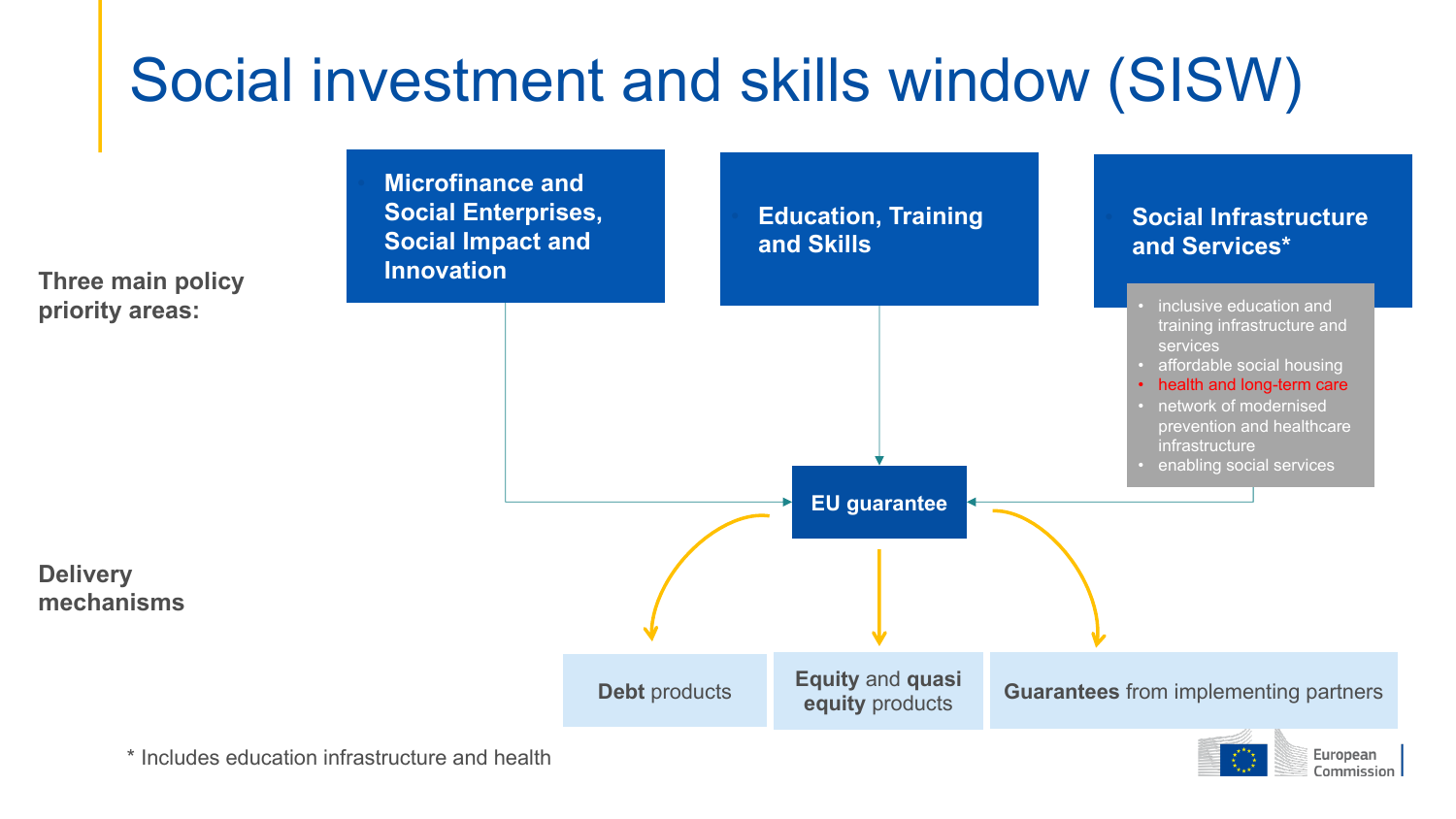### Social Investments and Skills Window

- **Eur 2.8 bn** Guarantee expected to mobilise over Eur 30 bn of investment into the social sector (health, education, housing, employment etc.)
- **Integrated investments** in social infrastructure, social services, human capital & skills, innovation, microfinance, social economy
- Strategic EC Partnership with **Foundations and Philanthropic Actors**
- **Social innovation & experimental pocket**: focus on developing the social outcomes market and social impact partnership models
- Supported by **Advisory Hub- Capacity building** and market development actions for social finance intermediaries; social organisations (investment readiness); and public authorities (impact readiness)
- Contributions of resources by Member States possible under **MS Compartments**

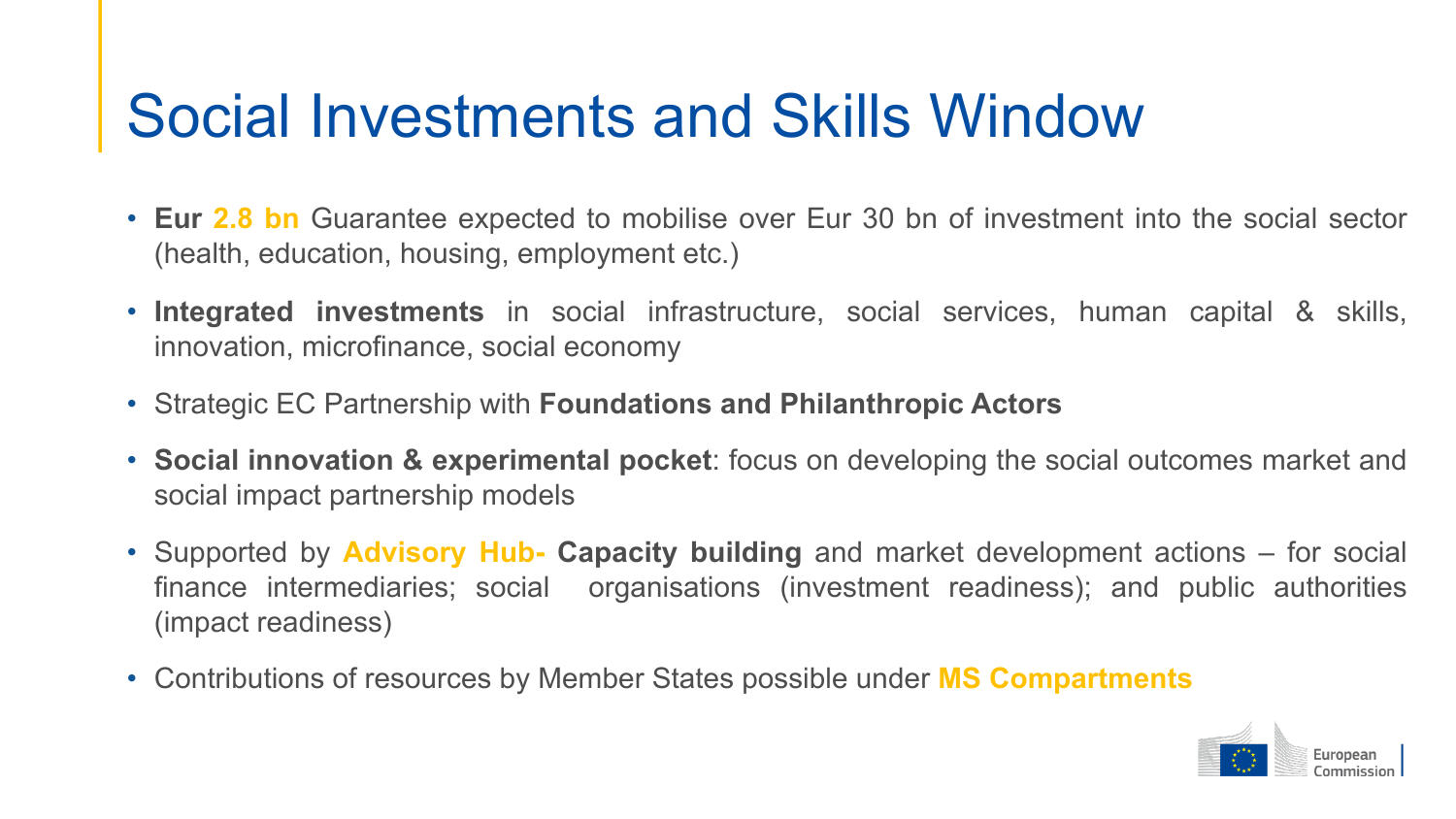## Highlights & Looking ahead

- Addressing health challenges through financial instruments
	- **Integrated approach to investments-** Away from traditional hospital-centred models: 'soft' investments; Combination of funding tools, look beyond national budgets and EU grants; Blend financing – different sources of capital; Learn to manage new financial instruments, such as Social Impact Bonds; Bundling of small projects; and of different investments
	- **Capacity of Public authorities-** Working with public and private investors investment platforms; Working closer with national procurement bodies – PPPs; Capacity to use alternative financial instruments (social impact investments)
- European **Social Outcomes Contracting Platform** launched under EIB's **European Investment Advisory Hub** - capacity building of public sector & social stakeholders
- **The Commission keeps innovating and experimenting in policy**
	- EC direct piloting for inclusion **HERO** (Housing and Empowerment for Roma) and
	- **BIG** (Basic Income Guarantee) pilots in BG, RO, SK
- EU Ambition of an **"Economy that Works for People": EU Social Economy Action Plan December 2021**